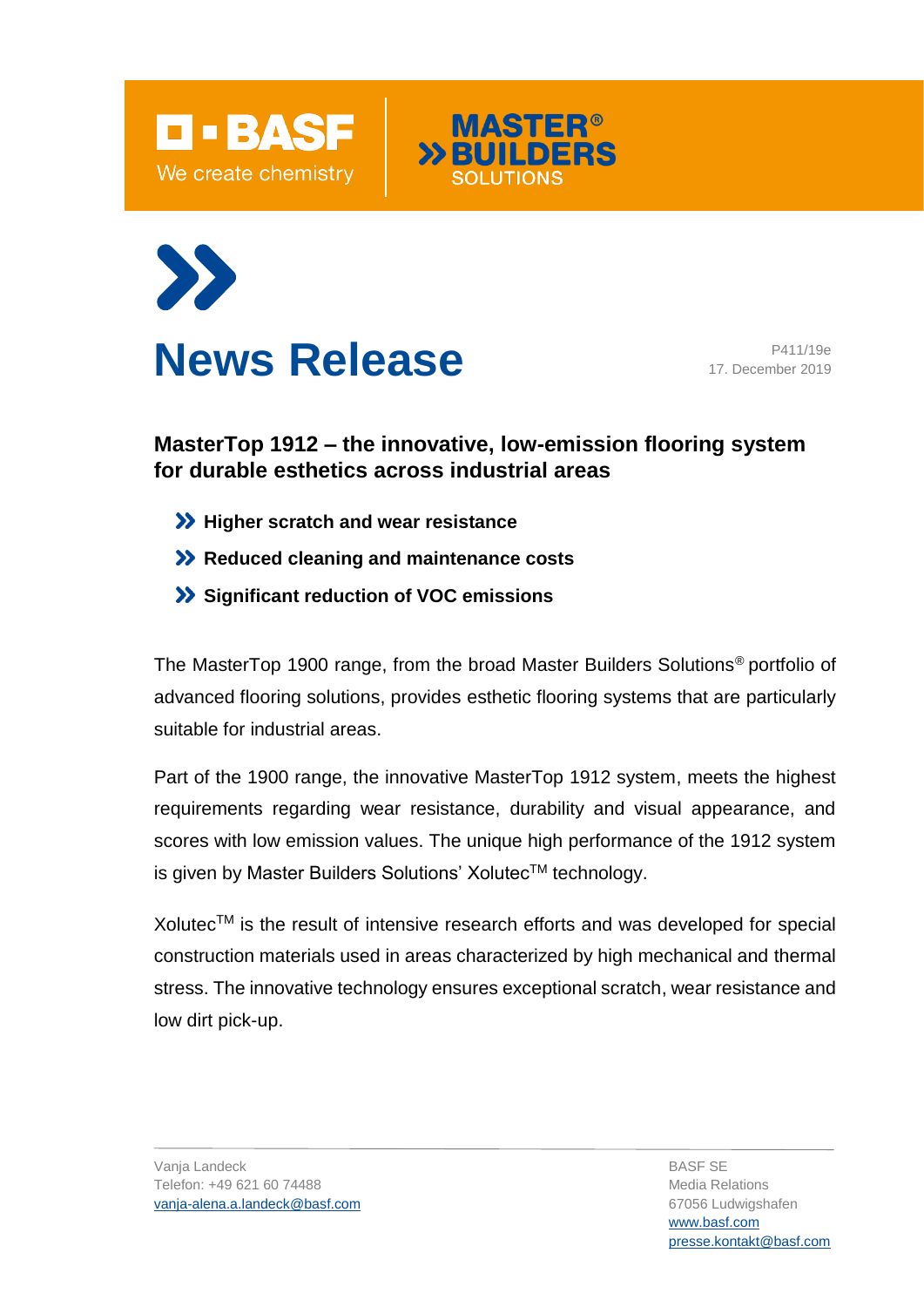MasterTop 1912 thus provides a resilient as well as visually attractive flooring solution particularly suitable for use in industrial areas such as production facilities, laboratories or warehouses.

This is highlighted clearly by current reference projects where customers have drawn major quantified benefits from using MasterTop 1912, reducing both their maintenance costs as well as their environmental footprint.

Thanks to MasterTop 1912, Polopique, the largest textile company in northern Portugal, was able to durably increase its production efficiency – from an economic as well as from an ecological perspective. "The substantial benefits we obtained with this solution include a reduction in maintenance and cleaning costs by 50%, a 4.5-fold increase in scratch resistance, and a 40% reduction in emissions\*", Isabel Carneiro, Polopique's General Manager, summarizes.

"With the old floor in our production hall showing increasing signs of brittleness and crack formation, we had to find an effective and durable solution that would be able to withstand the daily impact and retain its visual appeal", Carneiro goes on to say.

Some years previously, the Master Builders Solutions experts had installed other flooring systems from their portfolio elsewhere at Polopique's Vizela site. In successful use to this day, those floors have laid the foundation for customer confidence.

"For us, Polopique is a reference plant", says Carla Santos, Sales Manager at Master Builders Solutions Portugal. "And not just the fact that we can look back on an established, successful cooperation is noteworthy here. The customer's corporate strategy, too, perfectly matches our own values, with sustainability a longestablished core element of their philosophy. This is why the company placed great emphasis on a highly sustainable solution for the  $10,000$ -m<sup>2</sup> floor surface in their production hall."

MasterTop 1912 conforms to the highest sustainability standards: It complies with AgBB, is in line with AFFSET emission limit values, and has received A+ classification.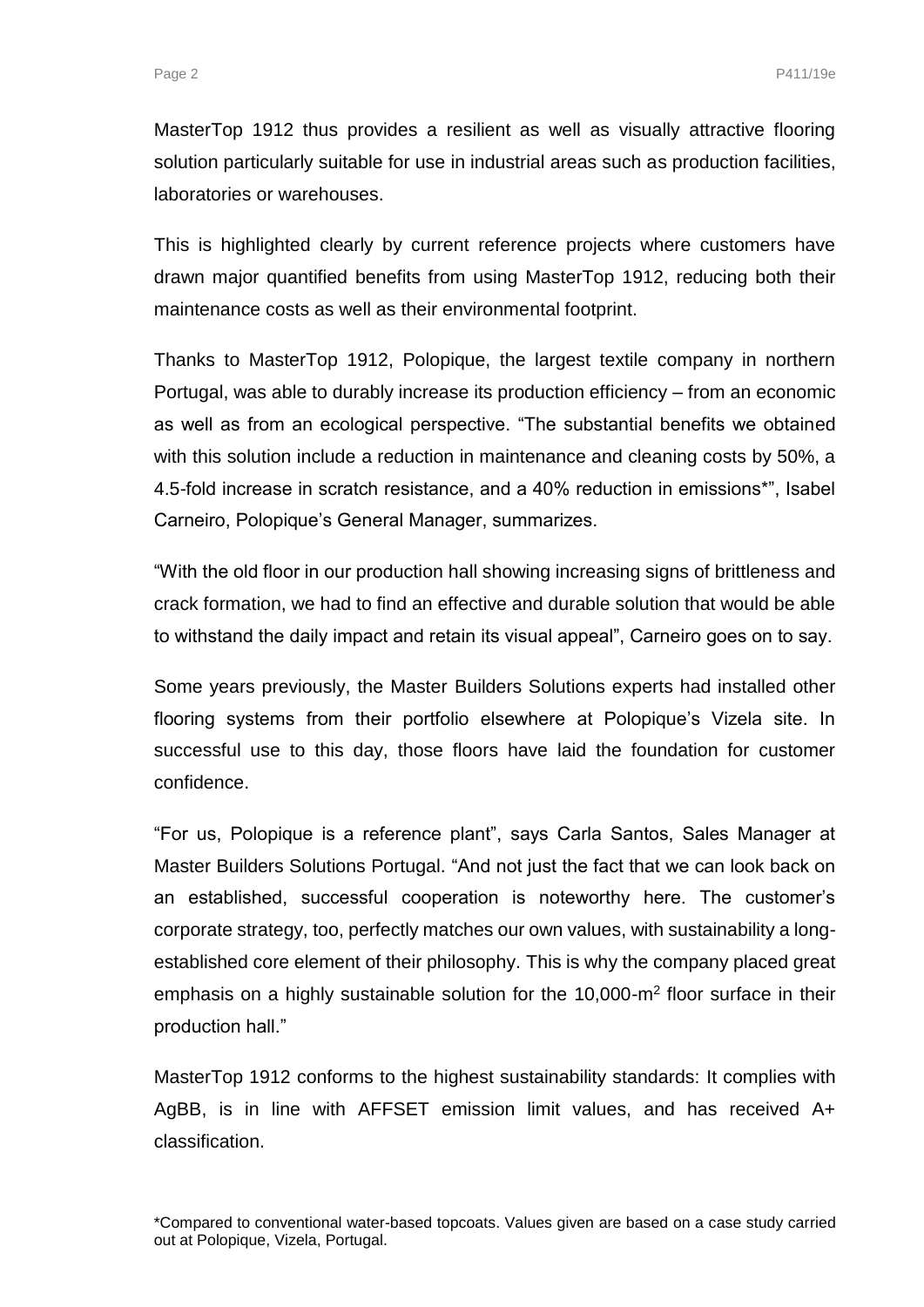Carneiro confirms: "The benefits of MasterTop 1912 in terms of sustainability have convinced us. This is why we opted for this system."

This success story is part of Master Builders Solutions' "Quantified Sustainable Benefits" campaign, launched across Europe in 2017. The campaign focuses on projects where customers were able to increase their productivity while, at the same time, reducing costs and emissions thanks to the advanced chemistry provided by Master Builders Solutions. The campaign was awarded the German digitalcommunication award (Deutscher Preis für Onlinekommunikation) for "best microsite" in 2018, and in 2019 it received the German Brand Award in the "storytelling and content marketing" category.

More information on the innovative Master Builders Solutions products can be found at: [www.master-builders-solutions.basf.com](http://www.master-builders-solutions.basf.com/)

Success stories from the "Quantified Sustainable Benefits" campaign can be found at: [www.sustainabilty.master-builders-solutions.basf.com](http://www.sustainabilty.master-builders-solutions.basf.com/)

**Receive up-to-date news releases from BASF via push notification on your smartphone. Register for our news service at [basf.com/pushnews.](http://www.basf.com/pushnews)** 

## **About the Construction Chemicals division**

BASF's Construction Chemicals division offers advanced chemical solutions under the global umbrella brand Master Builders Solutions for the construction, maintenance, repair and renovation of structures. The brand is built on more than 100 years of experience in the construction industry. Our comprehensive portfolio encompasses concrete admixtures, cement additives, chemical solutions for underground construction, waterproofing systems, sealants, concrete repair & protection systems, performance grouts, performance flooring systems, tile-fixing systems, expansion joints & control systems and wood protection solutions.

The Construction Chemicals division's approximately 7,000 employees form a global community of building experts. To solve our customers' specific construction challenges from conception through to completion of a project, we draw on our specialist know-how, regional expertise and the experience gained in countless constructions projects worldwide. We leverage global BASF technologies and our in-depth knowledge of local building needs to develop innovations that help make our customers more successful and drive sustainable construction.

The division operates production sites and sales offices in more than 60 countries and achieved sales of about €2.5 billion in 2018.